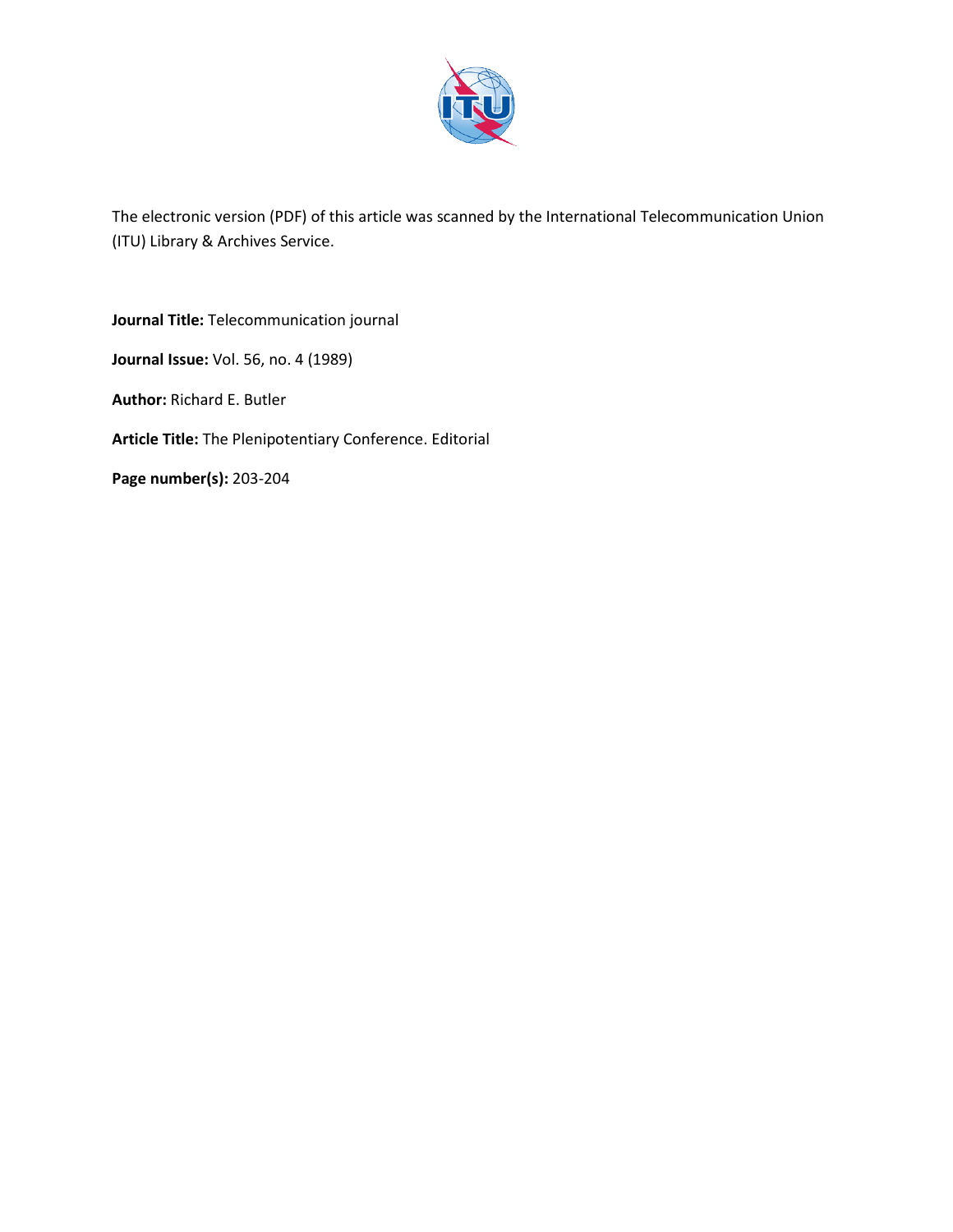Editionicall

## **The Plenipotentiary Conference**

The Plenipotentiary Conference of the International Telecommunication Union (ITU)\*, which opens in Nice on 23 May next, will be meeting in the midst of unprecedented change in the telecommunication environment. The issues it will have to deal with and the way in which it deals with them will have a profound influence on the future of our Union.

A fundamental question would be whether the ITU's structure, administration and working processes, some of which were established in the 1920s, are suited to the new telecommunication environment. even for the industrialized countries.

Plainly the development and application of digital devices and techniques on a grand scale are driving and revolutionizing the telecommunication industry today. Indeed, it is not only telecommunications that is involved, but the associated information systems and applications that are entwined with and support the entire global economy. In every country, basic telecommunication networks are prerequisites for industry and innovation, and for building the national economy.

In this context a Group of Experts established by the ITU's Administrative Council had studied the changing nature of technical co-operation. One of the proposals made by the Group was that the ITU should set up a long-term action plan for world-wide telecommunication development. The ITU's long-term technical cooperation programme would be defined within the framework of such an action plan. The Group also proposed that consideration should be given to strengthening the regional presence of the ITU in order to enhance the performance of the network in developing countries through a better application of the Union's standards and regulations. It will be for the Plenipotentiary Conference to take the action it believes to be the most appropriate.

As the supreme policy and management body of the Union, the Plenipotentiary Conference, will be considering the contents of the International Telecommunication Convention and the structure and operation of the ITU. Five Resolutions and Recommendations adopted in December last year by the World Administrative Telegraph and Telephone Conference (WATTC-88) have been placed before the Plenipotentiary for review and appropriate action.

One such Resolution on "The changing telecommunications environment" invites the Plenipotentiary Conference "to consider the implications and opportunities which the integration of new technologies, the development of new types of services and the diversity of arrangements may entail for the harmonious and efficient development, operation and use of telecommunications world-wide; and to consider the impact that the various issues may have on the work of the Union and the cooperation between Members". Another Resolution on " CCITT and worldwide telecommunications standardization" endorses the IXth CCITT Plenary Assembly Resolution No. 17 which requests the Plenipotentiary Conference "to consider what changes may be needed to enable the CCITT to do what is necessary in a timely way to maintain its pre-eminent position...".

<sup>\*</sup> See page 205 for the agenda.